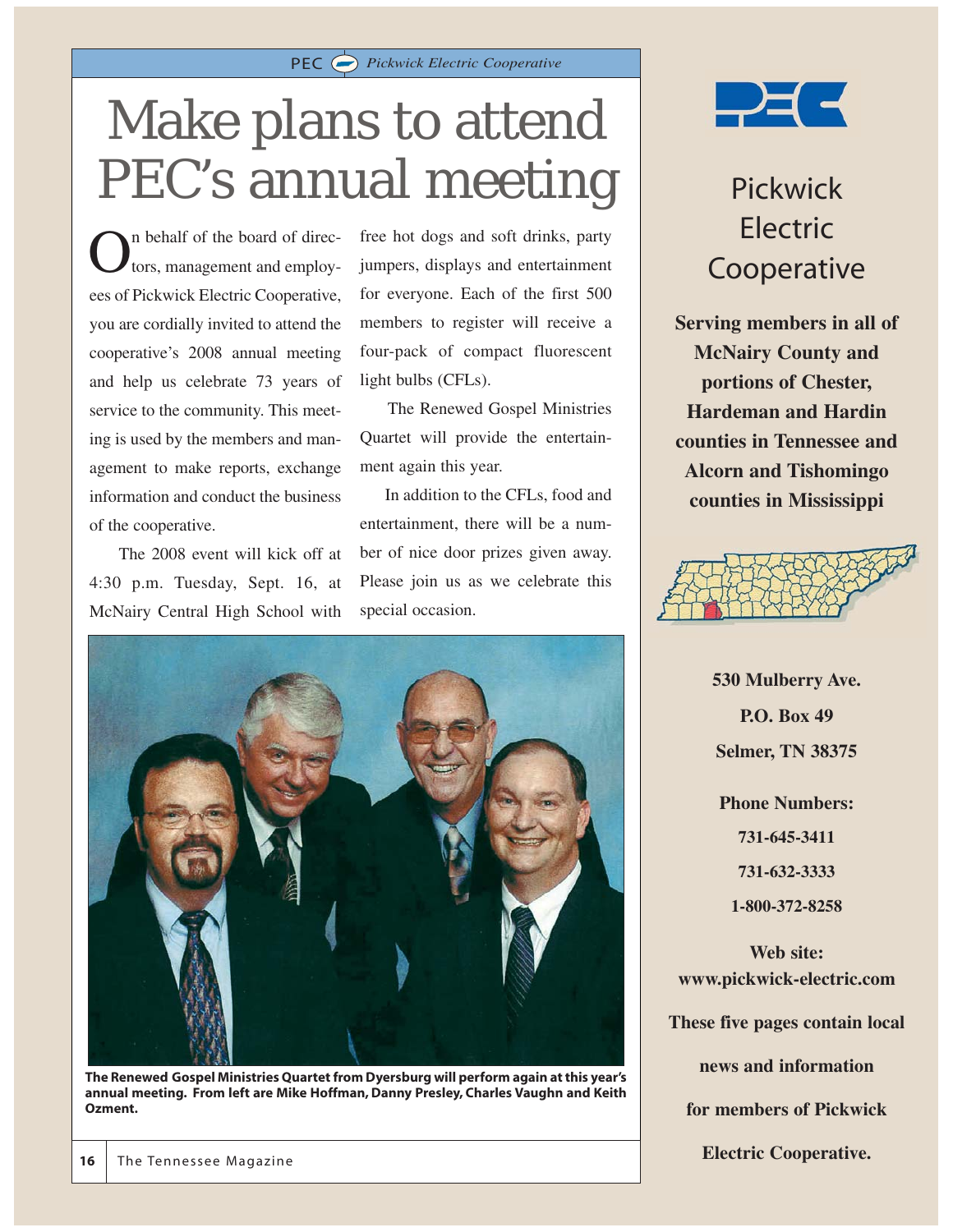**At left, while traveling to Washington, D.C., the group visited Monticello. From left are Shelby Huggins, David Sims, Emma Poland, Beverly Lambert, Justin West, Jana Bowen, Taylor Jones, Bobby Barnes, Ashley Sims and Sarah Ramrup.**

**Below, one of the stops on the tour was the Franklin Delano Roosevelt Memorial.**

### Touring Washington, D.C.

**T**undreds of teens from Tennessee and across the nation began their summer vacations with an exciting, unforgettable trip to Washington, D.C., June 13-19. They were the winners of a highly competitive short story writing contest sponsored by their local electric cooperatives.

Representing Pickwick Electric Cooperative were Emma Poland and Sarah Ramrup from Adamsville High School and Shelby Huggins, Taylor Jones, Ashley Sims and Justin West from McNairy Central High School. Jana Bowen, English teacher from Adamsville High School, and PEC representatives Beverly Lambert, Bobby Barnes and David Sims participated as advisers.

The trip offered students a tremendous opportunity to learn about electric cooperatives, American history and U.S. government. By visiting with their U.S. representatives in the House and the Senate, the young people were able to gain knowledge about our government's political process.

While touring the Washington area, the group visited several historical sites. The first stop on the tour was Monticello in Charlottesville, Va., home of Thomas Jefferson. The tour continued in the D.C. area with visits to the Marine Museum at Quantico, Arlington National Cemetery, the Smithsonian Museum Complex, Washington National Cathedral, Mt. Vernon (home of George Washington), Madame Tussauds Wax Museum, and the Library of Congress. The group also had the pleasure of watching a play at the John F. Kennedy Center for the Performing Arts and taking a cruise down the Potomac River.

PEC's goal is to provide our members with the best electric service possible but also to carry on the tradition of helping educate and send leaders out into the community, says PEC President Karl Dudley.

"We feel that the Youth Tour contributes to that goal, and we're proud to be involved in an activity that offers students in our service area the opportunity to take part in such a worthwhile educational process," he says.



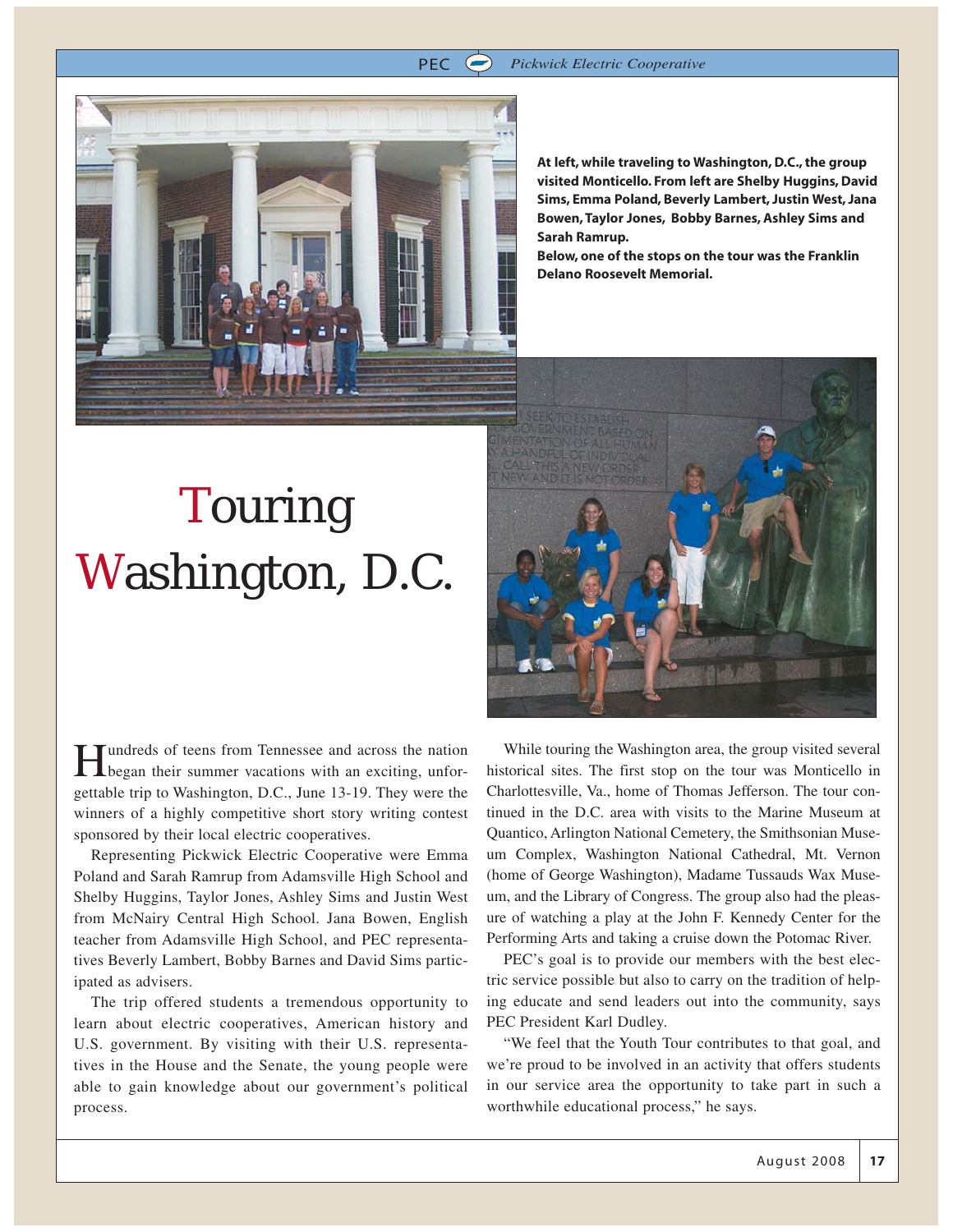#### Lower your home heating and cooling costs with a ground-source heat pump

PEC *Pickwick Electric Cooperative*

Then Brandon Burks decided to build a new home, he wanted to install the most energy-efficient heating and cooling system available. That's when he turned to his father, Sid Burks, owner of Sid Burks and Sons Heating and Air, about installing a ground-source geothermal heat pump system (GSHP). Burks had already gained valuable experience by installing a few closed-ground loops, pond loops and water-source heat pumps in the area.

GSHPs are a good way to save on rising energy costs by taking advantage of ground temperatures to heat and cool your home. These heating and cooling units use a network of underground pipes to take energy already stored in your yard to a compressor unit to provide heating and cooling for your home. As energy costs rise, the initial cost of geothermal heat



**The Burkses will enjoy years of comfort in their new home with the installation of a ground-source heat pump.**

pumps will be offset through the savings you see on your electric bill.

Why choose a geothermal heat pump over other systems on the market today? First, we must know how a geothermal heat pump works to understand how it can save us money on energy costs. GSHPs absorb and dissipate energy through a system of buried underground pipes. This works well because regardless of where you live, the underground temperature remains almost constant year-round. Water-source heat pumps absorb



**Trenching will make this system more expensive up front than traditional heating and cooling systems, but the energy savings will offset the cost in about five to six years.**

energy from either groundwater or a lake or pond to heat and cool your home.

In the winter, heat from the earth is absorbed by a liquid solution circulating through the pipes and into the house. When summer arrives and cooling is needed, the cycle is reversed: During the cooling mode, the system removes the heat from the house and dissipates it into the cooler earth. Also during the cooling mode, free hot water can be obtained if the system is connected to a water heater.



**Brandon Burks installs underground coils through which a water-based solution will circulate. Heat will be transferred from the ground to the home and provide year-round comfort.**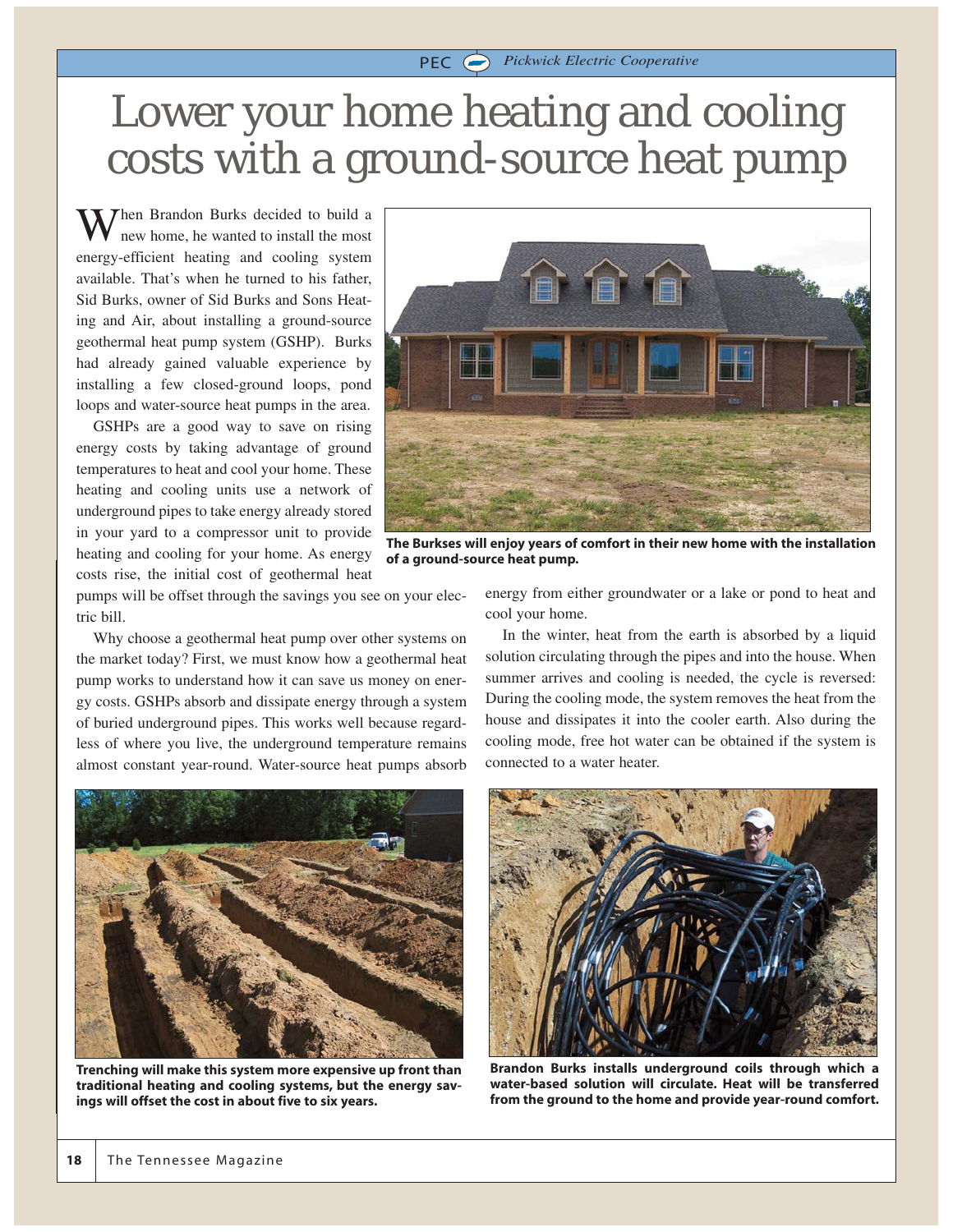#### PEC *Pickwick Electric Cooperative*

Sid Burks and Sons Heating and Air has been able to pass savings on to its customers by doing most of the work themselves. For instance, geothermal heat pumps require the use of a flush cart. The flush cart used by the company was designed and built by its own employees. This is just an example of ways to cut cost during the installation of a geothermal heat pump system.

"The ability to change with upcoming technology has been the key to our success," said the elder Burks. He has been able to continue to change through the help of his two sons who are very eager to keep up with new HVAC technologies and by investing time and money in proven methods.

As energy costs rise, remember that the more energy-efficient your home can be built, the quicker the return. The ability to build more efficient new houses will have a positive impact on your pocketbook and the environment.

In this area, Sid Burks and Sons Heating and Air continues to lead the way in the installation of geothermal heat pumps. For information about this technology, give Burks a call at **Sid Burks, owner of Sid Burks and Sons Heating and Air,**<br>731-632-1122. **Sid Burks, owner of Sid Burks and Sons Heating and Air,** 



**inspects the geothermal unit installed in his son's home.**

## Employees assume new positions

Sharon Wicker has been promoted to the position<br>of accounts receivable clerk. Her promotion became effective June 16.

Sharon began her employment with Pickwick Electric Cooperative eight years ago — Oct. 9, 2000 — as cashier. In 2006, she was promoted to customer service representative, the position she held



until her recent promotion.

Sharon and her husband, Todd, live in Adamsville. They have two children, Bailey and Jayden.

Her many interests include softball, church activities and spending time with family.

Michael Harris has been<br>promoted to the position of customer service representative.

Michael began his employment with the cooperative on June 4, 1984, as right-of-way laborer. In April of 1985, he was



promoted to meter reader, the position he held until his recent promotion.

Michael lives in Selmer and has two children, Brandon and Jennifer.

As for hobbies, Michael enjoys woodworking and playing dominoes, and he says his favorite sport is baseball.